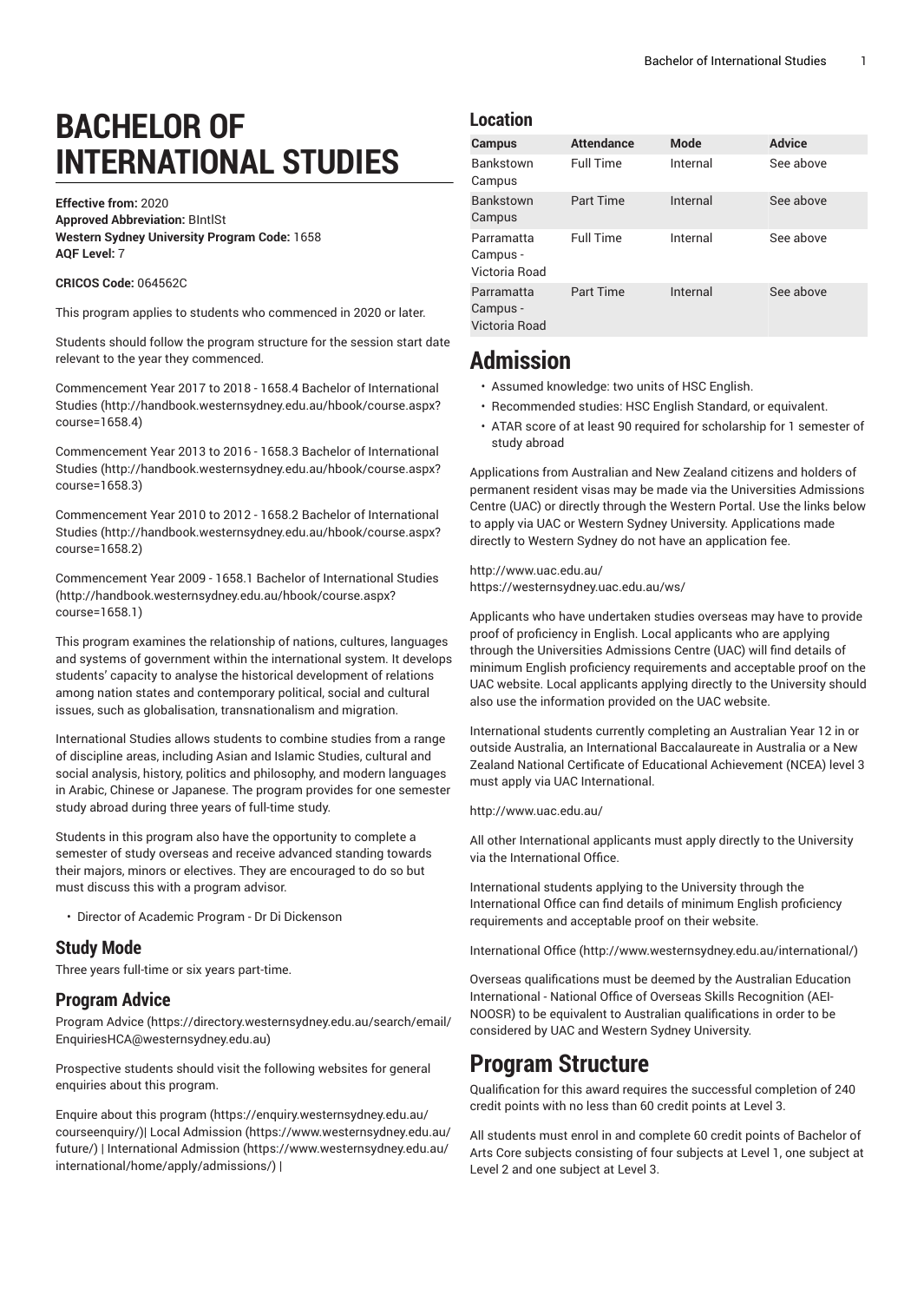### **Bachelor of Arts (BA) Core Subjects**

| <b>Subject</b>             | Title                                       | <b>Credit</b><br><b>Points</b> |
|----------------------------|---------------------------------------------|--------------------------------|
| <b>HUMN 1052</b>           | Australian Politics and Active Citizenship  | 10                             |
| <b>LANG 1029</b>           | <b>Foundations of Academic English</b>      | 10                             |
| <b>HUMN 1053</b>           | Diversity, Language and Culture             | 10                             |
| <b>LANG 1030</b>           | Thinking Critically About Texts and Society | 10                             |
| <b>INFO 2009</b>           | <b>Multiliteracies</b>                      | 10                             |
| <b>Total Credit Points</b> |                                             | 50                             |

#### **Equivalent Core Subjects**

The subject listed below counts towards completion of this program for students who passed this subject in 2021 or earlier.

COMM 2050 - Multiliteracies, replaced by [INFO 2009 \(https://](https://hbook.westernsydney.edu.au/subject-details/info2009/#text) [hbook.westernsydney.edu.au/subject-details/info2009/](https://hbook.westernsydney.edu.au/subject-details/info2009/#text) [#text\)](https://hbook.westernsydney.edu.au/subject-details/info2009/#text) Multiliteracies

### **Engaged Learning Pool Subjects**

Students must successfully complete 10 credit points from the list below

| <b>Subject</b>               | Title                                                 | <b>Credit</b><br><b>Points</b> |
|------------------------------|-------------------------------------------------------|--------------------------------|
| Select one of the following: |                                                       | 10                             |
| <b>BEHV 3013</b>             | Humanities Internship                                 |                                |
| <b>BEHV 3026</b>             | Service Learning                                      |                                |
| <b>HUMN 3103</b>             | <b>Group Project</b>                                  |                                |
| <b>HUMN 3106</b>             | <b>Study Tours</b>                                    |                                |
| <b>HUMN 3108</b>             | We Are The University: Students Co-creating<br>Change |                                |
| <b>Total Credit Points</b>   |                                                       | ıΟ                             |

**Students must also complete subjects in the following, as per the chosen program structure for Beginner, Intermediate or Advanced language skill**

#### **Major**

[International Relations and Asian Studies, Major](https://hbook.westernsydney.edu.au/majors-minors/international-relations-asian-studies-major/) ([https://](https://hbook.westernsydney.edu.au/majors-minors/international-relations-asian-studies-major/) [hbook.westernsydney.edu.au/majors-minors/international-relations](https://hbook.westernsydney.edu.au/majors-minors/international-relations-asian-studies-major/)[asian-studies-major/](https://hbook.westernsydney.edu.au/majors-minors/international-relations-asian-studies-major/))

#### **Minor**

A minor in Arabic, Chinese or Japanese must be undertaken in conjunction with the major.

Note: The following minors have inherent requirements, Arabic, Chinese and Japanese. Please see the link below:

Inherent [Requirements](https://www.westernsydney.edu.au/ir/inherent_requirements/inherent_requirements_for_languages_courses/) ([https://](https://www.westernsydney.edu.au/ir/inherent_requirements/inherent_requirements_for_languages_courses/) [www.westernsydney.edu.au/ir/inherent\\_requirements/](https://www.westernsydney.edu.au/ir/inherent_requirements/inherent_requirements_for_languages_courses/) [inherent\\_requirements\\_for\\_languages\\_courses/\)](https://www.westernsydney.edu.au/ir/inherent_requirements/inherent_requirements_for_languages_courses/)

#### **Bankstown campus**

[Arabic, Minor \(https://hbook.westernsydney.edu.au/majors-minors/](https://hbook.westernsydney.edu.au/majors-minors/arabic-minor/) [arabic-minor/\)](https://hbook.westernsydney.edu.au/majors-minors/arabic-minor/)

[Chinese, Minor](https://hbook.westernsydney.edu.au/majors-minors/chinese-minor/) ([https://hbook.westernsydney.edu.au/majors-minors/](https://hbook.westernsydney.edu.au/majors-minors/chinese-minor/) [chinese-minor/](https://hbook.westernsydney.edu.au/majors-minors/chinese-minor/))

[International English, Minor \(https://hbook.westernsydney.edu.au/](https://hbook.westernsydney.edu.au/majors-minors/international-english-minor/) [majors-minors/international-english-minor/](https://hbook.westernsydney.edu.au/majors-minors/international-english-minor/))

[Japanese, Minor](https://hbook.westernsydney.edu.au/majors-minors/japanese-minor/) ([https://hbook.westernsydney.edu.au/majors-minors/](https://hbook.westernsydney.edu.au/majors-minors/japanese-minor/) [japanese-minor/\)](https://hbook.westernsydney.edu.au/majors-minors/japanese-minor/)

#### **Parramatta campus**

[Chinese, Minor](https://hbook.westernsydney.edu.au/majors-minors/chinese-minor/) [\(https://hbook.westernsydney.edu.au/majors-minors/](https://hbook.westernsydney.edu.au/majors-minors/chinese-minor/) [chinese-minor/](https://hbook.westernsydney.edu.au/majors-minors/chinese-minor/))

[International English, Minor \(https://hbook.westernsydney.edu.au/](https://hbook.westernsydney.edu.au/majors-minors/international-english-minor/) [majors-minors/international-english-minor/\)](https://hbook.westernsydney.edu.au/majors-minors/international-english-minor/)

[Japanese, Minor \(https://hbook.westernsydney.edu.au/majors-minors/](https://hbook.westernsydney.edu.au/majors-minors/japanese-minor/) [japanese-minor/](https://hbook.westernsydney.edu.au/majors-minors/japanese-minor/))

Students should seek program advice in relation to the level 2/3 language sequences.

*Students at either Bankstown or Parramatta campus may complete the Immersion Language minor which covers languages that are not taught at Western Sydney University*. *Details of this minor are available via the link below:*

[Immersion Language, Minor \(https://hbook.westernsydney.edu.au/](https://hbook.westernsydney.edu.au/majors-minors/immersion-language-minor/) [majors-minors/immersion-language-minor/\)](https://hbook.westernsydney.edu.au/majors-minors/immersion-language-minor/)

# **Recommended Sequences**

#### **Language Skill Level: Beginner - Program Structure Summary without Study Abroad**

The following recommended sequence is for students commencing in Autumn semester. For students commencing in Spring semester, complete LANG 1029 Foundations of Academic English in your first semester and discuss subject selection with an academic program advisor.

#### **Recommended Sequence - Bankstown Campus**

| Course                              | <b>Title</b>                                      | <b>Credit</b><br><b>Points</b> |
|-------------------------------------|---------------------------------------------------|--------------------------------|
| Year 1                              |                                                   |                                |
| Autumn session                      |                                                   |                                |
| <b>HUMN 1052</b>                    | <b>Australian Politics and Active Citizenship</b> | 10                             |
| <b>LANG 1029</b>                    | <b>Foundations of Academic English</b>            | 10                             |
| <b>LANG 1030</b>                    | Thinking Critically About Texts and<br>Society    | 10                             |
| Select one Level 1 Language subject |                                                   | 10                             |
|                                     | <b>Credit Points</b>                              | 40                             |
| <b>Spring session</b>               |                                                   |                                |
| <b>HUMN 1053</b>                    | Diversity, Language and Culture                   | 10                             |
| Select one Level 1 Language subject |                                                   | 10                             |
| POLI 1007                           | World Politics and International Relations        | 10                             |
| Select one elective                 |                                                   | 10                             |
|                                     | <b>Credit Points</b>                              | 40                             |
| Year <sub>2</sub>                   |                                                   |                                |
| Autumn session                      |                                                   |                                |
| <b>POLI 2006</b>                    | Politics of Australia and Asia Relations          | 10                             |
| <b>CULT 1001</b>                    | Asia in the World                                 | 10                             |
| Select one Level 2 Language subject |                                                   | 10                             |
| Select one Level 2 Language subject |                                                   | 10                             |
|                                     | <b>Credit Points</b>                              | 40                             |
| <b>Spring session</b>               |                                                   |                                |
| <b>INFO 2009</b>                    | Multiliteracies                                   | 10                             |
| Select one Level 2/3 IRAS subject   |                                                   | 10                             |
| Select one Level 2/3 IRAS subject   |                                                   | 10                             |
| Select one of the following:        |                                                   | 10                             |
|                                     | One IRAS Major pool Level 2 or 3 subject          |                                |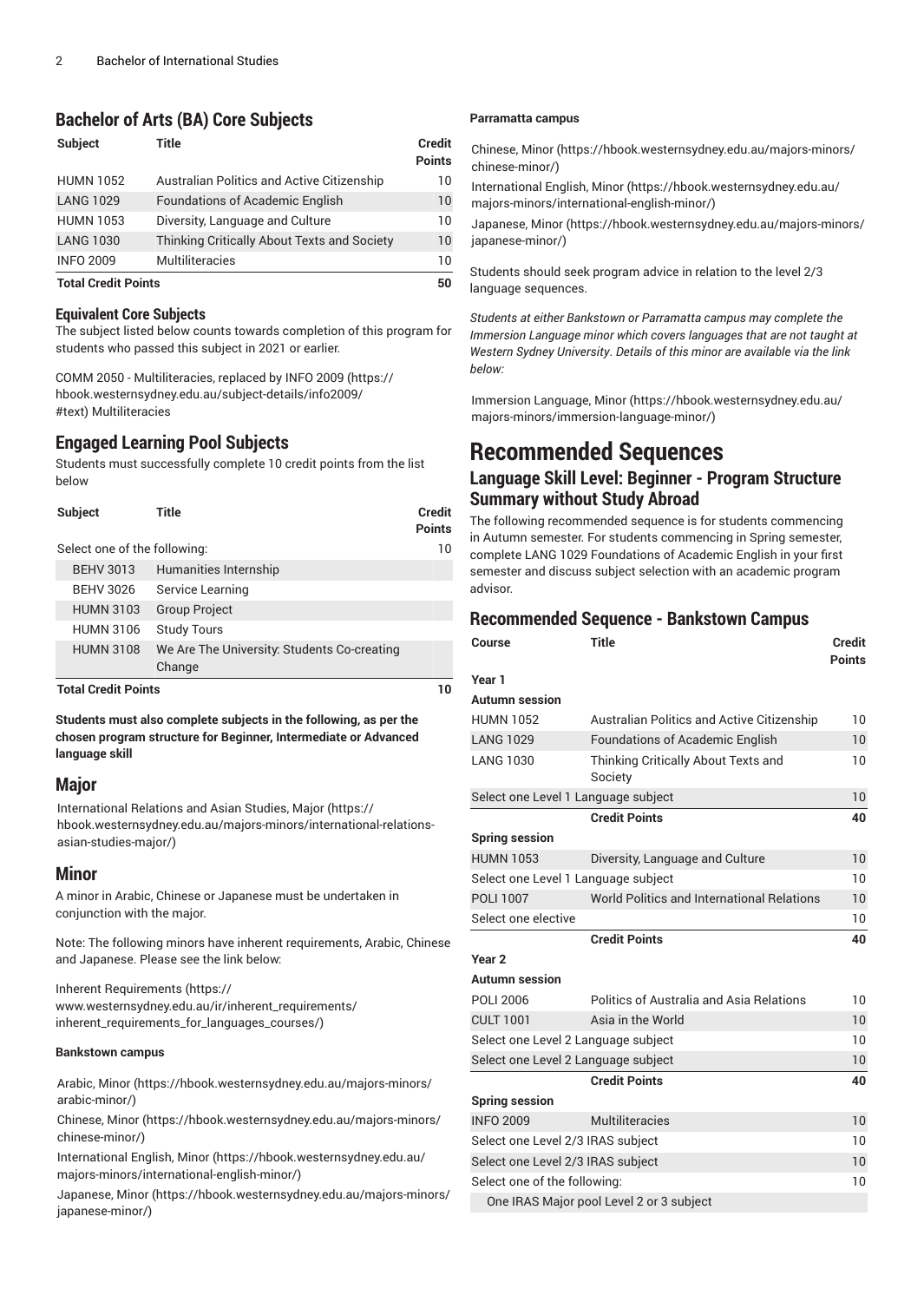| One elective subject         |                                                                                                                                                                                |     |
|------------------------------|--------------------------------------------------------------------------------------------------------------------------------------------------------------------------------|-----|
|                              | <b>Credit Points</b>                                                                                                                                                           | 40  |
| Year <sub>3</sub>            |                                                                                                                                                                                |     |
| Autumn session               |                                                                                                                                                                                |     |
|                              | Select one Level 2/3 IRAS subject                                                                                                                                              | 10  |
| Select one of the following: |                                                                                                                                                                                | 30  |
| Three electives              |                                                                                                                                                                                |     |
| <b>Flectives</b>             | One Engaged Learning Pool subject (Level 3) and two                                                                                                                            |     |
|                              | Note: If the Engaged Learning Pool subject (Level 3) has not<br>been previously completed, students are required to complete<br>this subject in their final semester of study. |     |
|                              | <b>Credit Points</b>                                                                                                                                                           | 40  |
| <b>Spring session</b>        |                                                                                                                                                                                |     |
| <b>HUMN 3079</b>             | The Asian Century                                                                                                                                                              | 10  |
| Select one of the following: |                                                                                                                                                                                | 30  |
| Three electives              |                                                                                                                                                                                |     |
| Electives                    | One Engaged Learning Pool subject (Level 3) and two                                                                                                                            |     |
|                              | <b>Credit Points</b>                                                                                                                                                           | 40  |
|                              | <b>Total Credit Points</b>                                                                                                                                                     | 240 |

Note: Students may choose four Language subjects from Arabic, Chinese or Japanese as part of their electives, and graduate with a Major in Arabic, Chinese or Japanese.

#### **Recommended Sequence - Parramatta Campus**

| Course                              | <b>Title</b>                                      | <b>Credit</b><br><b>Points</b> |
|-------------------------------------|---------------------------------------------------|--------------------------------|
| Year 1                              |                                                   |                                |
| Autumn session                      |                                                   |                                |
| <b>LANG 1029</b>                    | <b>Foundations of Academic English</b>            | 10                             |
| <b>HUMN 1053</b>                    | Diversity, Language and Culture                   | 10                             |
| <b>CULT 1001</b>                    | Asia in the World                                 | 10                             |
| Select one Level 1 Language subject |                                                   | 10                             |
|                                     | <b>Credit Points</b>                              | 40                             |
| <b>Spring session</b>               |                                                   |                                |
| <b>LANG 1030</b>                    | Thinking Critically About Texts and<br>Society    | 10                             |
| <b>HUMN 1052</b>                    | <b>Australian Politics and Active Citizenship</b> | 10                             |
| <b>POLI 1007</b>                    | World Politics and International Relations        | 10                             |
| Select one Level 1 Language subject |                                                   | 10 <sup>°</sup>                |
|                                     | <b>Credit Points</b>                              | 40                             |
| Year <sub>2</sub>                   |                                                   |                                |
| <b>Autumn session</b>               |                                                   |                                |
| POLI 2006                           | Politics of Australia and Asia Relations          | 10                             |
| Select one elective                 |                                                   | 10                             |
| Select one Level 2 Language subject |                                                   | 10                             |
| Select one Level 2 Language subject |                                                   | 10                             |
|                                     | <b>Credit Points</b>                              | 40                             |
| <b>Spring session</b>               |                                                   |                                |
| <b>INFO 2009</b>                    | Multiliteracies                                   | 10                             |
| Select one Level 2/3 IRAS subject   |                                                   | 10                             |
| Select one Level 2/3 IRAS subject   |                                                   | 10                             |
| Select one of the following:        |                                                   | 10                             |
|                                     | One IRAS Major pool Level 2 or 3 subject          |                                |
| One elective subject                |                                                   |                                |
|                                     | <b>Credit Points</b>                              | 40                             |

| Select one Level 2/3 IRAS subject                                                                                                                                              | 10  |
|--------------------------------------------------------------------------------------------------------------------------------------------------------------------------------|-----|
|                                                                                                                                                                                | 30  |
|                                                                                                                                                                                |     |
| One Engaged Learning Pool subject (Level 3) and two                                                                                                                            |     |
| Note: If the Engaged Learning Pool subject (Level 3) has not<br>been previously completed, students are required to complete<br>this subject in their final semester of study. |     |
| <b>Credit Points</b>                                                                                                                                                           | 40  |
|                                                                                                                                                                                |     |
| The Asian Century                                                                                                                                                              | 10  |
| Select one of the following:                                                                                                                                                   |     |
|                                                                                                                                                                                |     |
| One Engaged Learning Pool subject (Level 3) and two                                                                                                                            |     |
| <b>Credit Points</b>                                                                                                                                                           | 40  |
| <b>Total Credit Points</b>                                                                                                                                                     | 240 |
|                                                                                                                                                                                |     |

Note: Students may choose four Language subjects from Arabic, Chinese or Japanese as part of their electives, and graduate with a Major in Arabic, Chinese or Japanese.

## **Language Skill Level: Beginner - Program Structure Summary including Study Abroad Semester Option Recommended Sequence - Bankstown Campus**

| Course                               | Title                                             | Credit<br><b>Points</b> |
|--------------------------------------|---------------------------------------------------|-------------------------|
| Year 1                               |                                                   |                         |
| Autumn session                       |                                                   |                         |
| <b>LANG 1029</b>                     | <b>Foundations of Academic English</b>            | 10                      |
| <b>LANG 1030</b>                     | Thinking Critically About Texts and<br>Society    | 10                      |
| <b>HUMN 1052</b>                     | <b>Australian Politics and Active Citizenship</b> | 10                      |
| Select one Level 1 Language subject  |                                                   | 10                      |
|                                      | <b>Credit Points</b>                              | 40                      |
| <b>Spring session</b>                |                                                   |                         |
| <b>HUMN 1053</b>                     | Diversity, Language and Culture                   | 10                      |
| POLI 1007                            | World Politics and International Relations        | 10                      |
| Select one Level 1 Language subject  |                                                   | 10                      |
| Select one elective                  |                                                   | 10                      |
|                                      | <b>Credit Points</b>                              | 40                      |
| Year <sub>2</sub>                    |                                                   |                         |
| Autumn session                       |                                                   |                         |
| <b>POLI 2006</b>                     | Politics of Australia and Asia Relations          | 10                      |
| <b>CULT 1001</b>                     | Asia in the World                                 | 10                      |
| Select one Level 2 Language subject  |                                                   | 10                      |
| Select one Level 2 Language subject  |                                                   | 10                      |
|                                      | <b>Credit Points</b>                              | 40                      |
| <b>Spring session</b>                |                                                   |                         |
| Select one of the following options: |                                                   | 40                      |
| Option 1:                            |                                                   |                         |
| Optional: Study Abroad semester      |                                                   |                         |
| Option 2:                            |                                                   |                         |
| <b>HUMN 3079</b>                     | The Asian Century                                 |                         |
| <b>INFO 2009</b>                     | Multiliteracies                                   |                         |
| Select one Level 2/3 IRAS subject    |                                                   |                         |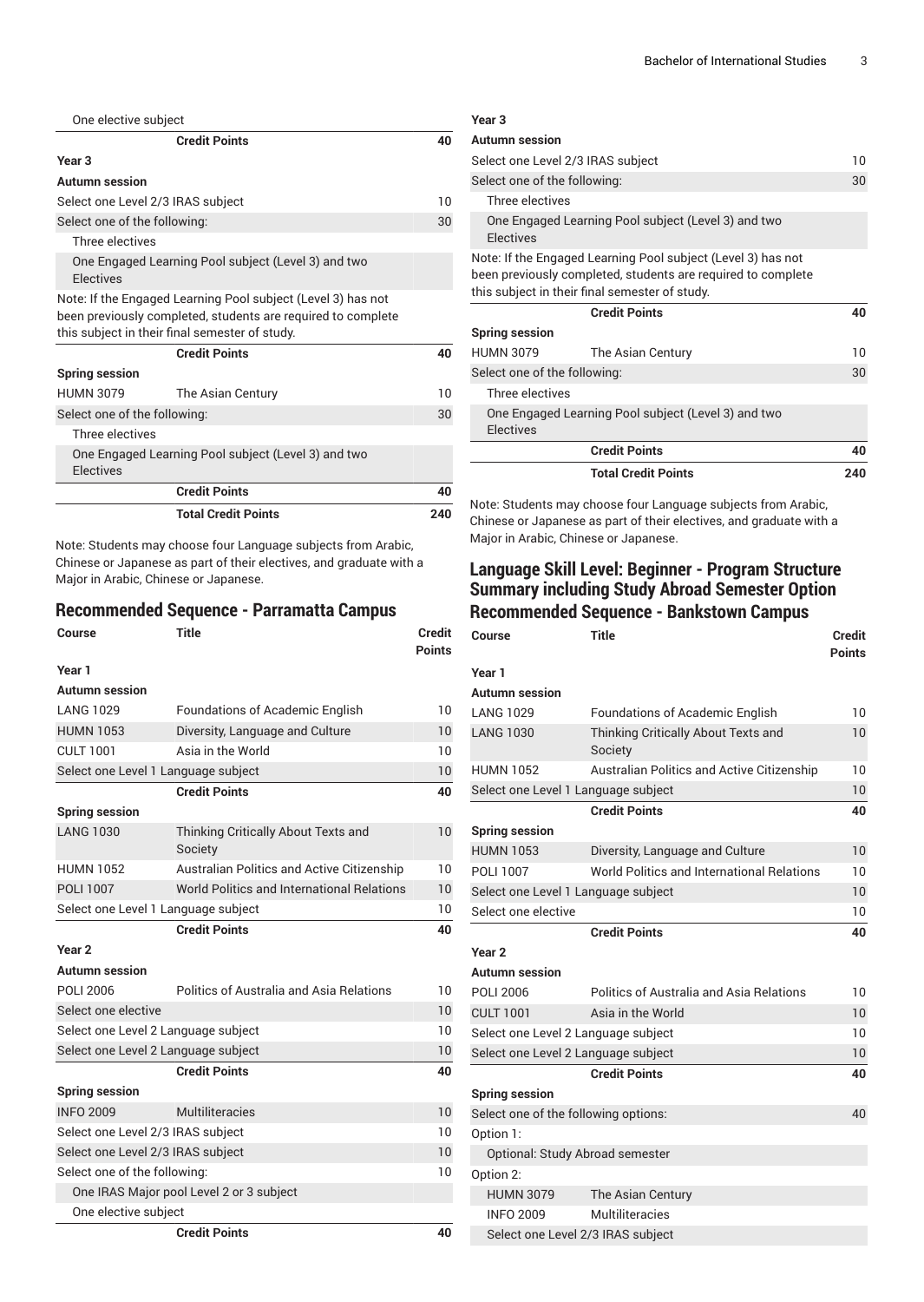| <b>Credit Points</b>                                                                                                         | 40 |
|------------------------------------------------------------------------------------------------------------------------------|----|
| Year <sub>3</sub>                                                                                                            |    |
| Autumn session                                                                                                               |    |
| Select one of the following options:                                                                                         | 40 |
| Option 1:                                                                                                                    |    |
| Optional: Study Abroad semester                                                                                              |    |
| Option 2:                                                                                                                    |    |
| One Level 2/3 IRAS subject                                                                                                   |    |
| Select one of the following:                                                                                                 |    |
| Three electives                                                                                                              |    |
| One Engaged Learning Pool subject (Level 3) and two<br><b>Flectives</b>                                                      |    |
| Note: If the Engaged Learning Pool subject (Level 3) has not<br>been previously completed, students are required to complete |    |
| this subject in their final semester of study.                                                                               |    |
| <b>Credit Points</b>                                                                                                         | 40 |
|                                                                                                                              |    |
| <b>Spring session</b>                                                                                                        |    |
| <b>HUMN 3079</b><br>The Asian Century                                                                                        | 10 |
| Select one of the following:                                                                                                 | 30 |
| Three electives                                                                                                              |    |
| One Engaged Learning Pool subject (Level 3) and two<br>Electives                                                             |    |
| <b>Credit Points</b>                                                                                                         | 40 |

Note: Students may choose four Language subjects from Arabic, Chinese or Japanese as part of their electives, and graduate with a Major in Arabic, Chinese or Japanese.

#### **Recommended Sequence - Parramatta Campus**

| Course                                 | <b>Title</b>                                      | <b>Credit</b> |
|----------------------------------------|---------------------------------------------------|---------------|
|                                        |                                                   | <b>Points</b> |
| Year 1                                 |                                                   |               |
| <b>Autumn session</b>                  |                                                   |               |
| <b>LANG 1029</b>                       | <b>Foundations of Academic English</b>            | 10            |
| <b>HUMN 1053</b>                       | Diversity, Language and Culture                   | 10            |
| <b>CULT 1001</b>                       | Asia in the World                                 | 10            |
| Select one Level 1 Language subject    |                                                   | 10            |
|                                        | <b>Credit Points</b>                              | 40            |
| <b>Spring session</b>                  |                                                   |               |
| <b>LANG 1030</b>                       | Thinking Critically About Texts and<br>Society    | 10            |
| <b>HUMN 1052</b>                       | <b>Australian Politics and Active Citizenship</b> | 10            |
| <b>POLI 1007</b>                       | World Politics and International Relations        | 10            |
| Select one Level 1 Language subject    |                                                   | 10            |
|                                        | <b>Credit Points</b>                              | 40            |
| Year <sub>2</sub>                      |                                                   |               |
| <b>Autumn session</b>                  |                                                   |               |
| POLI 2006                              | Politics of Australia and Asia Relations          | 10            |
| Select one elective                    |                                                   | 10            |
| Select one Level 2 Language subject    |                                                   | 10            |
| Select one Level 2 Language subject    |                                                   | 10            |
|                                        | <b>Credit Points</b>                              | 40            |
| <b>Spring session</b>                  |                                                   |               |
| Select one of the following options:   |                                                   | 40            |
| Option 1:                              |                                                   |               |
| <b>Optional: Study Abroad Semester</b> |                                                   |               |

|                                                | <b>Total Credit Points</b>                                                                                                   | 240 |
|------------------------------------------------|------------------------------------------------------------------------------------------------------------------------------|-----|
|                                                | <b>Credit Points</b>                                                                                                         | 40  |
| Electives                                      | One Engaged Learning Pool subject (Level 3) and two                                                                          |     |
| Three electives                                |                                                                                                                              |     |
| Select one of the following:                   |                                                                                                                              | 30  |
| <b>HUMN 3079</b>                               | The Asian Century                                                                                                            | 10  |
| <b>Spring session</b>                          |                                                                                                                              |     |
|                                                | <b>Credit Points</b>                                                                                                         | 40  |
| this subject in their final semester of study. | Note: If the Engaged Learning Pool subject (Level 3) has not<br>been previously completed, students are required to complete |     |
| <b>Flectives</b>                               | One Engaged Learning Pool subject (Level 3) and two                                                                          |     |
| Three electives                                |                                                                                                                              |     |
| Select one of the following:                   |                                                                                                                              |     |
| Select one Level 2/3 IRAS subject              |                                                                                                                              |     |
| Option 2:                                      |                                                                                                                              |     |
| Optional: Study Abroad semester                |                                                                                                                              |     |
| Option 1:                                      |                                                                                                                              |     |
| Select one of the following options:           |                                                                                                                              | 40  |
| <b>Autumn session</b>                          |                                                                                                                              |     |
| Year <sub>3</sub>                              |                                                                                                                              |     |
|                                                | <b>Credit Points</b>                                                                                                         | 40  |
|                                                | Select one IRAS Major pool Level 2 or 3 subject                                                                              |     |
| Select one Level 2/3 IRAS subject              |                                                                                                                              |     |
| <b>INFO 2009</b>                               | The Asian Century<br>Multiliteracies                                                                                         |     |
| Option 2:<br><b>HUMN 3079</b>                  |                                                                                                                              |     |
|                                                |                                                                                                                              |     |

Note: Students may choose four Language subjects from Arabic, Chinese or Japanese as part of their electives, and graduate with a Major in Arabic, Chinese or Japanese.

# **Language Skill Level: Intermediate or Advanced - Program Structure Summary without Study Abroad Recommended Sequence - Bankstown Campus**

| <b>Course</b>                          | <b>Title</b>                                    | <b>Credit</b><br><b>Points</b> |
|----------------------------------------|-------------------------------------------------|--------------------------------|
| Year 1                                 |                                                 |                                |
| <b>Autumn session</b>                  |                                                 |                                |
| <b>LANG 1029</b>                       | <b>Foundations of Academic English</b>          | 10 <sup>°</sup>                |
| <b>LANG 1030</b>                       | Thinking Critically About Texts and<br>Society  | 10                             |
| <b>HUMN 1052</b>                       | Australian Politics and Active Citizenship      | 10                             |
| <b>CULT 1001</b>                       | Asia in the World                               | 10                             |
|                                        | <b>Credit Points</b>                            | 40                             |
| <b>Spring session</b>                  |                                                 |                                |
| <b>HUMN 1053</b>                       | Diversity, Language and Culture                 | 10                             |
| POLI 1007                              | World Politics and International Relations      | 10                             |
| Select one of the following:           |                                                 | 20                             |
|                                        | Level 2 IRAS subject and one elective           |                                |
| Two elective subjects                  |                                                 |                                |
|                                        | <b>Credit Points</b>                            | 40                             |
| Year <sub>2</sub>                      |                                                 |                                |
| <b>Autumn session</b>                  |                                                 |                                |
| <b>POLI 2006</b>                       | <b>Politics of Australia and Asia Relations</b> | 10                             |
| Select two Level 2/3 Language subjects |                                                 | 20                             |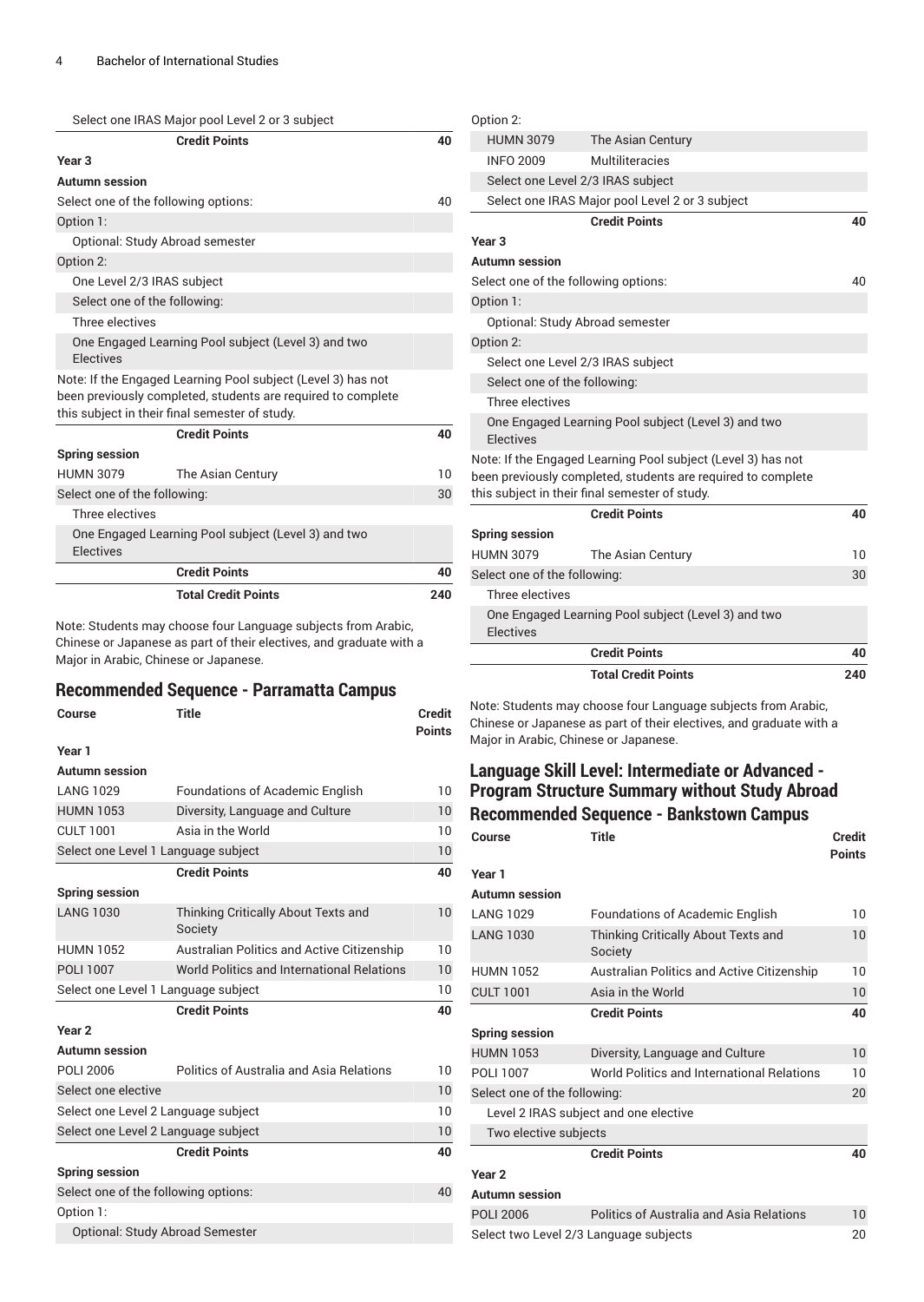| Select one elective               |                                                                                                                                                                                | 10  |
|-----------------------------------|--------------------------------------------------------------------------------------------------------------------------------------------------------------------------------|-----|
|                                   | <b>Credit Points</b>                                                                                                                                                           | 40  |
| <b>Spring session</b>             |                                                                                                                                                                                |     |
| <b>INFO 2009</b>                  | Multiliteracies                                                                                                                                                                | 10  |
| Select one Level 2/3 IRAS subject |                                                                                                                                                                                | 10  |
|                                   | Select two Level 2/3 Language subjects                                                                                                                                         | 20  |
|                                   | <b>Credit Points</b>                                                                                                                                                           | 40  |
| Year <sub>3</sub>                 |                                                                                                                                                                                |     |
| <b>Autumn session</b>             |                                                                                                                                                                                |     |
| Select one Level 2/3 IRAS subject |                                                                                                                                                                                | 10  |
| Select one Level 2/3 IRAS subject |                                                                                                                                                                                | 10  |
| Select one of the following:      |                                                                                                                                                                                | 20  |
| Two electives                     |                                                                                                                                                                                |     |
| <b>Flective</b>                   | One Engaged Learning Pool subject (Level 3) and one                                                                                                                            |     |
|                                   | Note: If the Engaged Learning Pool subject (Level 3) has not<br>been previously completed, students are required to complete<br>this subject in their final semester of study. |     |
|                                   | <b>Credit Points</b>                                                                                                                                                           | 40  |
| <b>Spring session</b>             |                                                                                                                                                                                |     |
| <b>HUMN 3079</b>                  | The Asian Century                                                                                                                                                              | 10  |
| Select one Level 2/3 IRAS subject |                                                                                                                                                                                | 10  |
| Select one of the following:      |                                                                                                                                                                                | 20  |
| Two electives                     |                                                                                                                                                                                |     |
| Elective                          | One Engaged Learning Pool subject (Level 3) and one                                                                                                                            |     |
|                                   | <b>Credit Points</b>                                                                                                                                                           | 40  |
|                                   | <b>Total Credit Points</b>                                                                                                                                                     | 240 |

Note: Students may choose four Language subjects from Arabic, Chinese or Japanese as part of their electives, and graduate with a Major in Arabic, Chinese or Japanese.

#### **Recommended Sequence - Parramatta Campus**

| Course                               | Title                                             | Credit<br><b>Points</b> |
|--------------------------------------|---------------------------------------------------|-------------------------|
| Year 1                               |                                                   |                         |
| <b>Autumn session</b>                |                                                   |                         |
| <b>LANG 1029</b>                     | <b>Foundations of Academic English</b>            | 10                      |
| <b>HUMN 1053</b>                     | Diversity, Language and Culture                   | 10                      |
| <b>CULT 1001</b>                     | Asia in the World                                 | 10                      |
| Select one elective                  |                                                   | 10                      |
|                                      | <b>Credit Points</b>                              | 40                      |
| <b>Spring session</b>                |                                                   |                         |
| <b>LANG 1030</b>                     | Thinking Critically About Texts and<br>Society    | 10                      |
| <b>HUMN 1052</b>                     | <b>Australian Politics and Active Citizenship</b> | 10                      |
| <b>POLI 1007</b>                     | World Politics and International Relations        | 10                      |
| Select one elective                  |                                                   | 10                      |
|                                      | <b>Credit Points</b>                              | 40                      |
| Year <sub>2</sub>                    |                                                   |                         |
| <b>Autumn</b> session                |                                                   |                         |
| POLI 2006                            | Politics of Australia and Asia Relations          | 10                      |
| Select two Level 2 Language subjects |                                                   | 20                      |
| Select one elective                  |                                                   | 10                      |
|                                      | <b>Credit Points</b>                              | 40                      |
| <b>Spring session</b>                |                                                   |                         |
| <b>INFO 2009</b>                     | Multiliteracies                                   | 10                      |

| Select two Level 2/3 Language subjects<br><b>Credit Points</b><br>Year <sub>3</sub><br><b>Autumn session</b><br>Select one Level 2/3 IRAS subject<br>Select one Level 2/3 IRAS subject<br>10<br>Select one of the following:<br>Two electives<br>One Engaged Learning Pool subject (Level 3) and one<br>Flective<br>Note: If the Engaged Learning Pool subject (Level 3) has not<br>been previously completed, students are required to complete<br>this subject in their final semester of study.<br><b>Credit Points</b><br><b>Spring session</b><br><b>HUMN 3079</b><br>The Asian Century<br>Select one Level 2/3 IRAS subject<br>Select one of the following:<br>Two electives<br>One Engaged Learning Pool subject (Level 3) and one<br>Elective<br><b>Credit Points</b> |  | 10<br>20<br>40 |  |
|-------------------------------------------------------------------------------------------------------------------------------------------------------------------------------------------------------------------------------------------------------------------------------------------------------------------------------------------------------------------------------------------------------------------------------------------------------------------------------------------------------------------------------------------------------------------------------------------------------------------------------------------------------------------------------------------------------------------------------------------------------------------------------|--|----------------|--|
|                                                                                                                                                                                                                                                                                                                                                                                                                                                                                                                                                                                                                                                                                                                                                                               |  | 40<br>10       |  |
|                                                                                                                                                                                                                                                                                                                                                                                                                                                                                                                                                                                                                                                                                                                                                                               |  |                |  |
|                                                                                                                                                                                                                                                                                                                                                                                                                                                                                                                                                                                                                                                                                                                                                                               |  |                |  |
|                                                                                                                                                                                                                                                                                                                                                                                                                                                                                                                                                                                                                                                                                                                                                                               |  |                |  |
|                                                                                                                                                                                                                                                                                                                                                                                                                                                                                                                                                                                                                                                                                                                                                                               |  |                |  |
|                                                                                                                                                                                                                                                                                                                                                                                                                                                                                                                                                                                                                                                                                                                                                                               |  |                |  |
|                                                                                                                                                                                                                                                                                                                                                                                                                                                                                                                                                                                                                                                                                                                                                                               |  |                |  |
|                                                                                                                                                                                                                                                                                                                                                                                                                                                                                                                                                                                                                                                                                                                                                                               |  |                |  |
|                                                                                                                                                                                                                                                                                                                                                                                                                                                                                                                                                                                                                                                                                                                                                                               |  |                |  |
|                                                                                                                                                                                                                                                                                                                                                                                                                                                                                                                                                                                                                                                                                                                                                                               |  |                |  |
|                                                                                                                                                                                                                                                                                                                                                                                                                                                                                                                                                                                                                                                                                                                                                                               |  |                |  |
|                                                                                                                                                                                                                                                                                                                                                                                                                                                                                                                                                                                                                                                                                                                                                                               |  | 20             |  |
|                                                                                                                                                                                                                                                                                                                                                                                                                                                                                                                                                                                                                                                                                                                                                                               |  |                |  |
|                                                                                                                                                                                                                                                                                                                                                                                                                                                                                                                                                                                                                                                                                                                                                                               |  | 10             |  |
|                                                                                                                                                                                                                                                                                                                                                                                                                                                                                                                                                                                                                                                                                                                                                                               |  |                |  |
|                                                                                                                                                                                                                                                                                                                                                                                                                                                                                                                                                                                                                                                                                                                                                                               |  |                |  |
|                                                                                                                                                                                                                                                                                                                                                                                                                                                                                                                                                                                                                                                                                                                                                                               |  | 40             |  |
|                                                                                                                                                                                                                                                                                                                                                                                                                                                                                                                                                                                                                                                                                                                                                                               |  |                |  |
| Select one Level 2/3 IRAS subject<br>10                                                                                                                                                                                                                                                                                                                                                                                                                                                                                                                                                                                                                                                                                                                                       |  | 20             |  |

Note: Students may choose four Language subjects from Arabic, Chinese or Japanese as part of their electives, and graduate with a Major in Arabic, Chinese or Japanese.

## **Language Skill Level: Intermediate or Advanced - Program Structure Summary including Year 2 Study Abroad Semester Option**

# **Recommended Sequence - Bankstown Campus**

| Course                                 | <b>Title</b>                                      | <b>Credit</b><br><b>Points</b> |
|----------------------------------------|---------------------------------------------------|--------------------------------|
| Year 1                                 |                                                   |                                |
| Autumn session                         |                                                   |                                |
| <b>LANG 1029</b>                       | <b>Foundations of Academic English</b>            | $10^{\circ}$                   |
| <b>LANG 1030</b>                       | Thinking Critically About Texts and<br>Society    | 10                             |
| <b>HUMN 1052</b>                       | <b>Australian Politics and Active Citizenship</b> | 10                             |
| <b>CULT 1001</b>                       | Asia in the World                                 | 10                             |
|                                        | <b>Credit Points</b>                              | 40                             |
| <b>Spring session</b>                  |                                                   |                                |
| <b>HUMN 1053</b>                       | Diversity, Language and Culture                   | 10                             |
| POLI 1007                              | World Politics and International Relations        | 10                             |
| Select one of the following:           |                                                   |                                |
|                                        | Level 2 IRAS subject and one elective             |                                |
| Two elective subjects                  |                                                   |                                |
|                                        | <b>Credit Points</b>                              | 40                             |
| Year <sub>2</sub>                      |                                                   |                                |
| <b>Autumn</b> session                  |                                                   |                                |
| <b>POLI 2006</b>                       | Politics of Australia and Asia Relations          | 10                             |
| Select one Level 2/3 IRAS subject      |                                                   | 10                             |
| Select two Level 2/3 Language subjects |                                                   | 20                             |
|                                        | <b>Credit Points</b>                              | 40                             |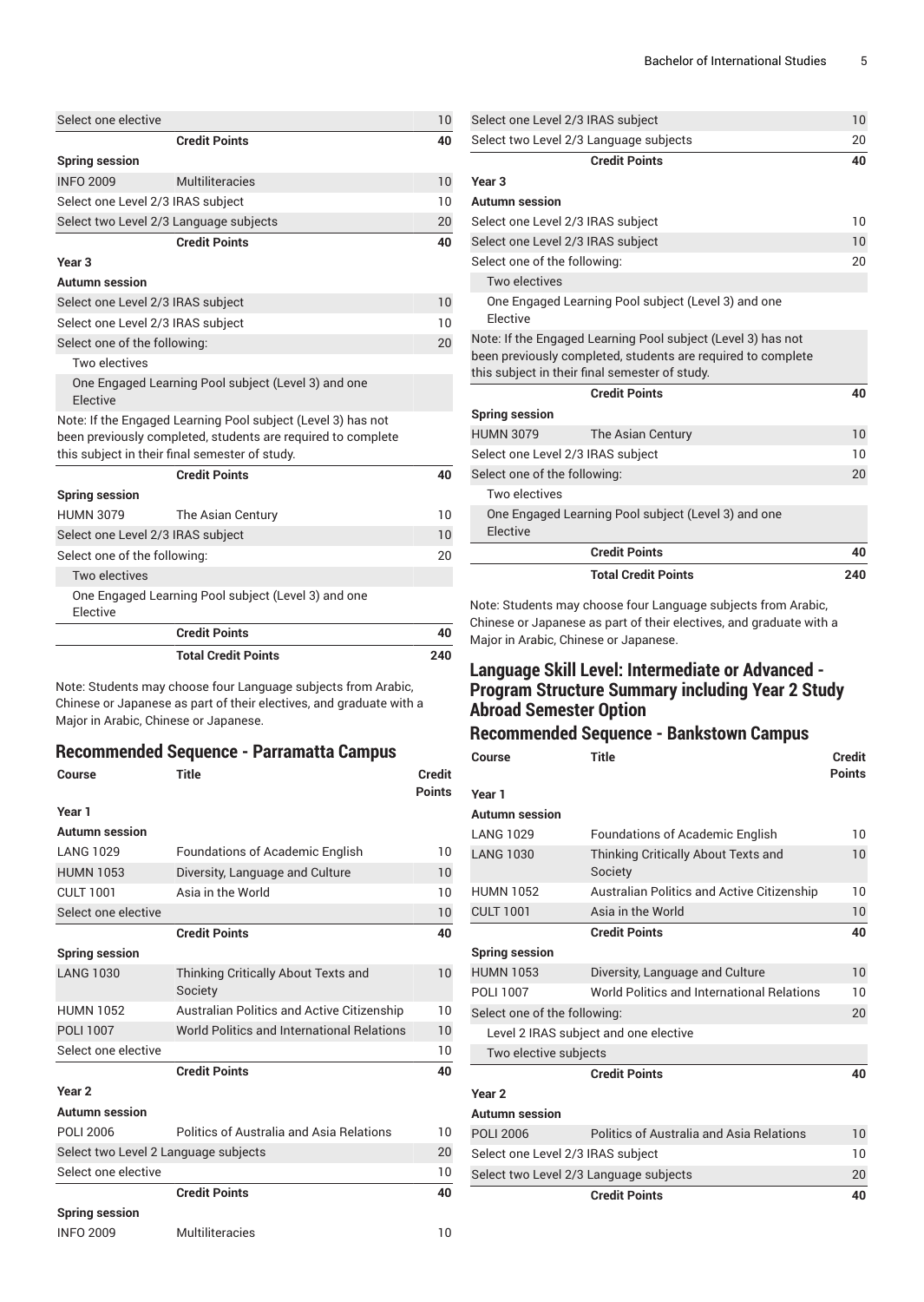#### **Spring session**

| Study Abroad semester | 40 |
|-----------------------|----|
| <b>Credit Points</b>  | 40 |
| Year 3                |    |

#### **Autumn session**

|                                                    | <b>Total Credit Points</b>                        | 240 |
|----------------------------------------------------|---------------------------------------------------|-----|
|                                                    | <b>Credit Points</b>                              | 40  |
| Select two Level 2/3 Language subjects             |                                                   | 20  |
| <b>INFO 2009</b>                                   | Multiliteracies                                   | 10  |
| <b>HUMN 3079</b>                                   | The Asian Century                                 | 10  |
| <b>Spring session</b>                              |                                                   |     |
|                                                    | <b>Credit Points</b>                              | 40  |
| Two elective subjects                              |                                                   |     |
|                                                    | One Level 2 IRAS subject and one elective subject |     |
| Select one of the following:                       |                                                   | 20  |
| Select one Level 2/3 IRAS subject                  |                                                   |     |
| Select one Engaged Learning Pool subject (Level 3) |                                                   |     |
|                                                    |                                                   |     |

Note: Students may choose four Language subjects from Arabic, Chinese or Japanese as part of their electives, and graduate with a Major in Arabic, Chinese or Japanese.

#### **Recommended sequence - Parramatta Campus**

| Course                             | <b>Title</b>                                       | <b>Credit</b><br><b>Points</b> |
|------------------------------------|----------------------------------------------------|--------------------------------|
| Year 1                             |                                                    |                                |
| <b>Autumn</b> session              |                                                    |                                |
| <b>LANG 1029</b>                   | <b>Foundations of Academic English</b>             | 10                             |
| <b>HUMN 1053</b>                   | Diversity, Language and Culture                    | 10                             |
| <b>CULT 1001</b>                   | Asia in the World                                  | 10                             |
| Select one elective                |                                                    | 10                             |
|                                    | <b>Credit Points</b>                               | 40                             |
| <b>Spring session</b>              |                                                    |                                |
| <b>LANG 1030</b>                   | Thinking Critically About Texts and<br>Society     | 10                             |
| <b>HUMN 1052</b>                   | Australian Politics and Active Citizenship         | 10                             |
| <b>POLI 1007</b>                   | World Politics and International Relations         | 10                             |
| Select one elective                |                                                    | 10                             |
|                                    | <b>Credit Points</b>                               | 40                             |
| Year <sub>2</sub>                  |                                                    |                                |
| <b>Autumn</b> session              |                                                    |                                |
| <b>POLI 2006</b>                   | Politics of Australia and Asia Relations           | 10                             |
| Select one Level 2/3 IRAS subject  |                                                    | 10                             |
|                                    | Select two Level 2/3 Language subjects             | 20                             |
|                                    | <b>Credit Points</b>                               | 40                             |
| <b>Spring session</b>              |                                                    |                                |
| <b>Study Abroad semester</b>       |                                                    | 40                             |
|                                    | <b>Credit Points</b>                               | 40                             |
| Year <sub>3</sub>                  |                                                    |                                |
| <b>Autumn</b> session              |                                                    |                                |
|                                    | Select one Engaged Learning Pool subject (Level 3) | 10                             |
| Select one Level 2/3 IRAS subject  |                                                    | 10                             |
| Select two Level 2/3 IRAS subjects |                                                    | 20                             |
|                                    | <b>Credit Points</b>                               | 40                             |
| <b>Spring session</b>              |                                                    |                                |
| <b>HUMN 3079</b>                   | The Asian Century                                  | 10                             |
| <b>INFO 2009</b>                   | Multiliteracies                                    | 10                             |

| Select two Level 2/3 Language subjects | 20  |
|----------------------------------------|-----|
| <b>Credit Points</b>                   | 40  |
| <b>Total Credit Points</b>             | 240 |

Note: Students may choose four Language subjects from Arabic, Chinese or Japanese as part of their electives, and graduate with a Major in Arabic, Chinese or Japanese.

# **Language Skill Level: Intermediate or Advanced - Program Structure Summary including Year 3 Study Abroad Semester Option**

# **Recommended Sequence - Bankstown Campus**

| Course                                 | <b>Title</b>                                       | <b>Credit</b><br><b>Points</b> |
|----------------------------------------|----------------------------------------------------|--------------------------------|
| Year 1                                 |                                                    |                                |
| Autumn session                         |                                                    |                                |
| <b>LANG 1029</b>                       | <b>Foundations of Academic English</b>             | 10                             |
| <b>LANG 1030</b>                       | Thinking Critically About Texts and<br>Society     | 10                             |
| HUMN 1052                              | Australian Politics and Active Citizenship         | 10                             |
| <b>CULT 1001</b>                       | Asia in the World                                  | 10                             |
|                                        | <b>Credit Points</b>                               | 40                             |
| <b>Spring session</b>                  |                                                    |                                |
| <b>HUMN 1053</b>                       | Diversity, Language and Culture                    | 10                             |
| <b>POLI 1007</b>                       | World Politics and International Relations         | 10                             |
| Select one of the following:           |                                                    | 20                             |
|                                        | Level 2 IRAS subject and one elective              |                                |
| Two elective subjects                  |                                                    |                                |
|                                        | <b>Credit Points</b>                               | 40                             |
| Year <sub>2</sub>                      |                                                    |                                |
| Autumn session                         |                                                    |                                |
| <b>POLI 2006</b>                       | <b>Politics of Australia and Asia Relations</b>    | 10                             |
| Select one Level 2/3 IRAS subject      |                                                    | 10                             |
| Select two Level 2/3 Language subjects |                                                    | 20                             |
|                                        | <b>Credit Points</b>                               | 40                             |
| Spring session                         |                                                    |                                |
| <b>INFO 2009</b>                       | <b>Multiliteracies</b>                             | 10                             |
| Select one Level 2/3 IRAS subject      |                                                    | 10                             |
| Select two Level 2/3 Language subjects |                                                    | 20                             |
|                                        | <b>Credit Points</b>                               | 40                             |
| Year <sub>3</sub>                      |                                                    |                                |
| Autumn session                         |                                                    |                                |
| Study Abroad semester                  |                                                    | 40                             |
|                                        | <b>Credit Points</b>                               | 40                             |
| <b>Spring session</b>                  |                                                    |                                |
| <b>HUMN 3079</b>                       | The Asian Century                                  | 10                             |
| Select two Level 2/3 IRAS subjects     |                                                    | 20                             |
|                                        | Select one Engaged Learning Pool subject (Level 3) | 10                             |
|                                        | <b>Credit Points</b>                               | 40                             |
|                                        | <b>Total Credit Points</b>                         | 240                            |

Note: Students may choose four Language subjects from Arabic, Chinese or Japanese as part of their electives, and graduate with a Major in Arabic, Chinese or Japanese.